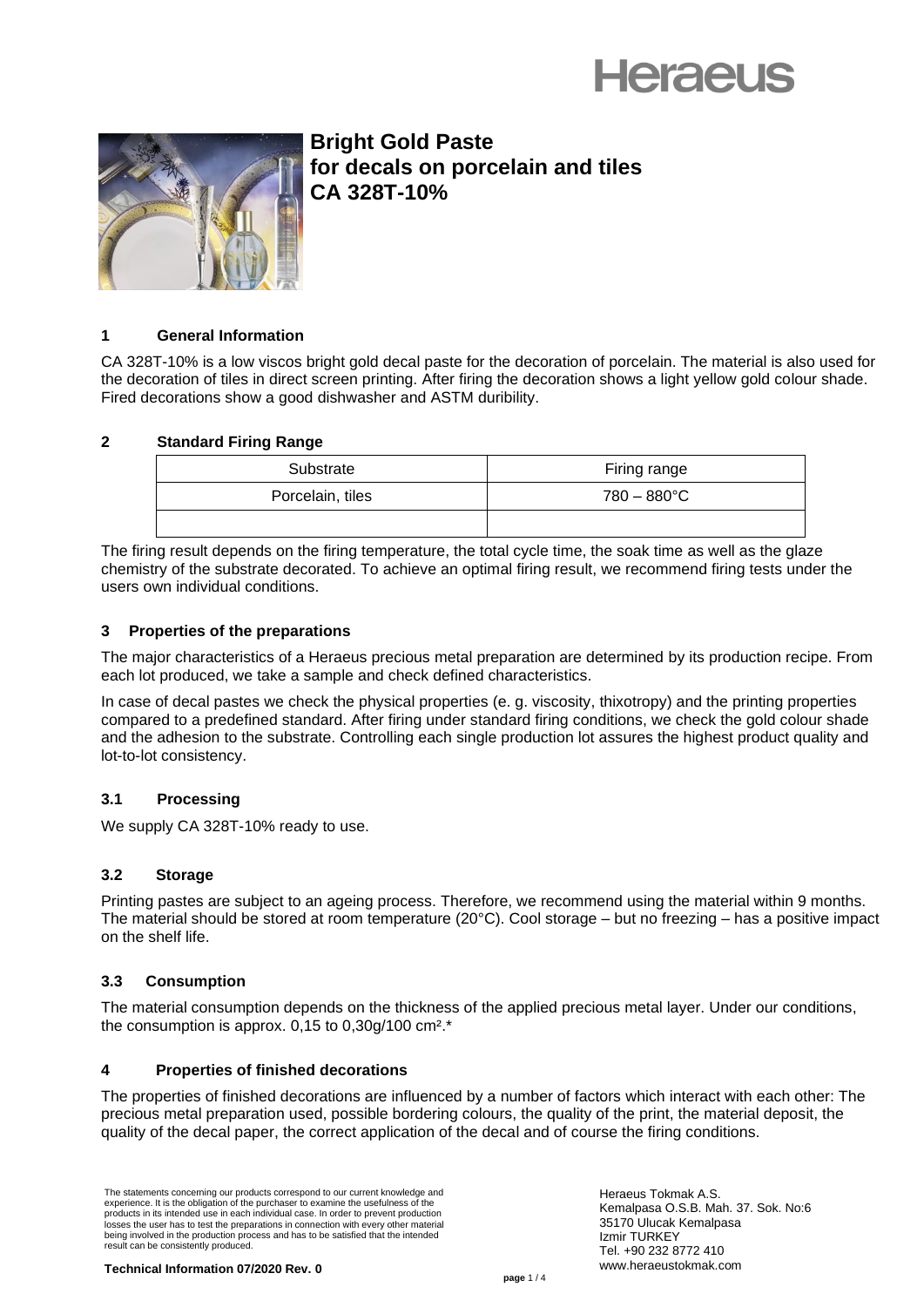

The main properties of fired bright precious metal decorations comprise brilliance and precious metal tone, dishwasher resistance, scratch resistance and resistance against chemical attack.

We have processed the bright precious metal preparations under standard test conditions. Then we determined the properties of the finished decorations. The following data indicate achievable quality features for the finished decorations manufactured with bright precious metal preparations. They must, however, always be checked by the user under his own individual conditions.

## **4.1 Dishwasher resistance**

All details as to whether decorations are dishwasher durable are to be regarded as approximate values, as test results vary widely according to the type of dishwasher, washing programme, washing-up detergent, water quality and firing conditions.

Heraeus tests whether finished decorations are dishwasher durable, roughly following the test-washing programme of the Technical Standards Committee for Material Testing (Fachnormenausschuss Materialprüfung) in a Miele continuous dishwasher. If a decoration withstands 500 washing cycles essentially without damage, we designate it as dishwasher durable. If it withstands 1000 washing cycles, we designate it as dishwasher resistant.

Test decorations prepared with CA 328T-10% showed a good dishwashing durability.

# **4.2 Abrasion resistance**

Gold decorations with CA 328T-10% showed a reasonable scratch resistance.

## **4.4 Oxidation resistance**

As a light yellow gold paste CA 328T-10% contains a certain amoung of silver. Under unfavourable conditions silver containing precious metal decorations can tarnish in the course of time. Especially the contact to cardboard boxes, high humidity and high temperature support the reaction of silver to silver sulphide.

### **5 Application recommendations**

### **5.1 Preparation of the substrate to be decorated**

Make sure that the surface of the object to be decorated is clean and dry. Dust, fingerprints and water condensation can affect the decoration while firing.

Take care that the objects to be decorated are not taken from a cold store into a warm shop. A fine condensation film may occur, which is not visible to the naked eye. This results in firing disturbance (pinholes) in the fired precious metal decoration. Allow enough time so that they can adjust to the decoration room temperature.

### **5.2 Production of decals**

Work in a well-ventilated room. The room temperature is recommended to be between 20 and 25°C with a relative humidity of 60 to 70%.

Heraeus supplies decal pastes with a viscosity ready to use. In general, thinning is not necessary. In case the paste has an increased viscosity after a long storage time, the printing properties can be improved with an addition of maximum 5 - 10% of thinner V 170. The thinner has to be stirred in very well. We recommend using a triple roll mill for an optimal homogenisation.

Apply an appropriate quantity of the material onto the screen, so that the screen can be flooded with one squeegee motion. We recommend applying not too much paste. It is better to add fresh paste during the printing procedure. This way, the viscosity increase caused by the evaporation of the solvent from the precious metal paste during printing can be minimized.

During shorter printing breaks (a few minutes), the screen should be continuously flooded, to prevent the paste from drying and blocking of the screen. During longer breaks, the screen has to be cleaned with our screen cleaner V 34 before the resumption of printing.

The statements concerning our products correspond to our current knowledge and experience. It is the obligation of the purchaser to examine the usefulness of the products in its intended use in each individual case. In order to prevent production losses the user has to test the preparations in connection with every other material being involved in the production process and has to be satisfied that the intended result can be consistently produced.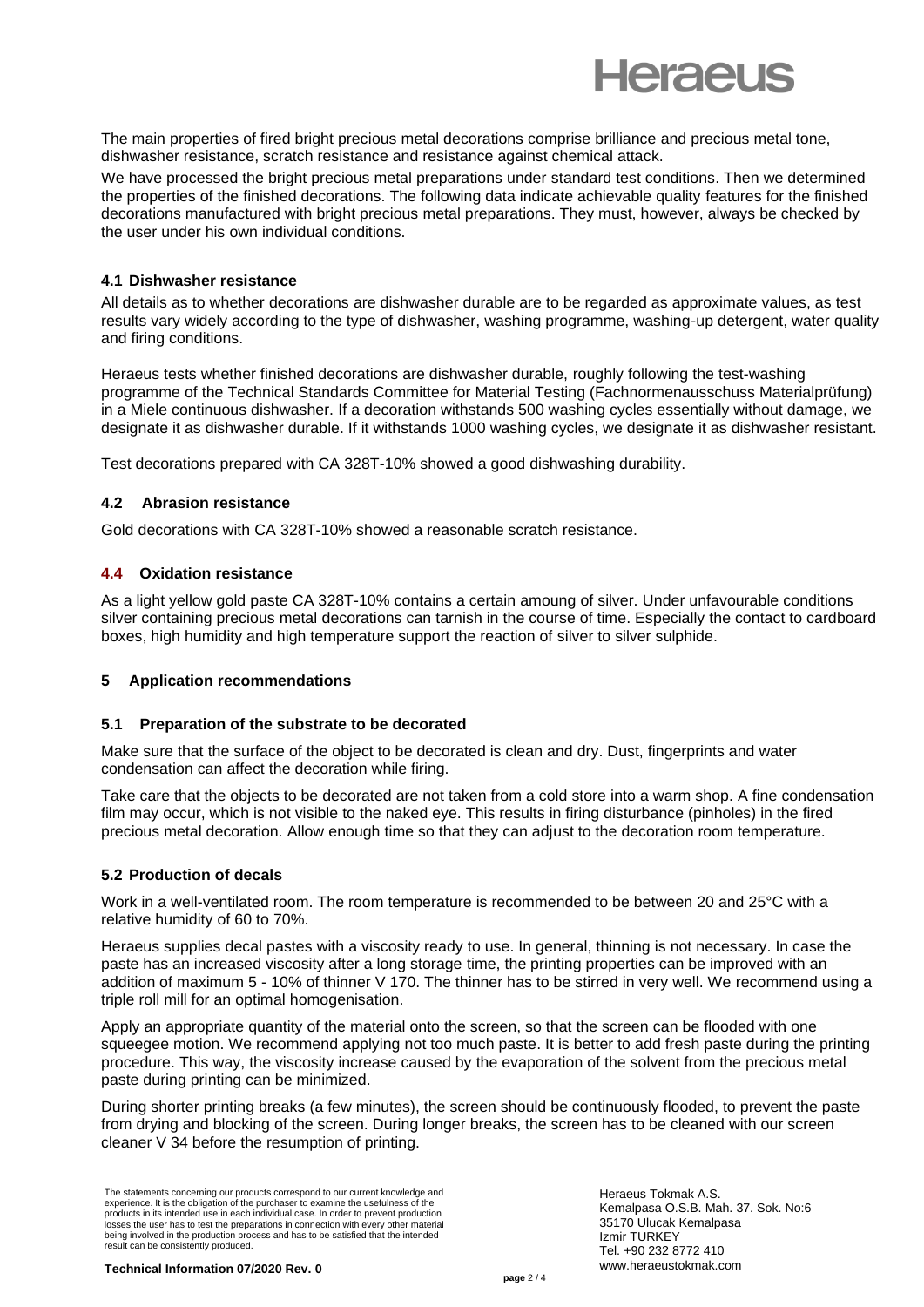

As a general rule, the precious metal paste is printed at first. For the printing of CA 328T-10% we recommend the usage of a 120-34 to 140-34 polyester screen. For a good printing result a well sharpened squeegee is required. Shore hardness 60-75 shore.

After the drying of the precious metal paste, additional colours might be applied. If the precious metal material borders colours, the registration of the prints is very important because an incompatibility reaction with the bordering colour is possible. Precious metals preparations typically react sensitive to bordering cadmium containing colours most of all reds.

The complete motif needs to be covered with layer of covercoat. For the printing of the covercoat we recommend to use a 32HD polyester screen.

After drying, the decal can be transferred to the object to be decorated.

### **5.3 Transfer of the decal**

The decals are soaked in slightly warmed water (20 to 30°C). If the water is too cold the decals do not release well from the decal paper. Is the water too warm, the decals might get too soft. It is important to change with water quite regularly.

It is essential to remove the water between decal and substrate by a careful squeeging of the decal. Trapped water could fire off explosively and create defects in the metal film. Aditionally we recommend cleaning the surface of the applied decal with a sponge, in order to remove all dextrin rests on top of the decal.

The decorated ware should be dried before firing at room temperature (20 to 22°C) for 16 to 24 hours.

## **5.4 Firing**

During the first heating phase the organic components of the preparation burn off. This process is completed at approx. 400°C. The gold film is formed. A constant, slow temperature increase, enough oxygen and sufficient ventilation are decisive for the quality of the fired precious metal decoration.

The firing profile considerably influences the mechanical and chemical properties of the fired decoration.

The rate of cooling has no major influence on the quality of the gold decoration, unlike the firing temperature and soak time. However, the firing process should not be stopped too abruptly after the soak time. If the rate of cooling is too fast, there may be a danger of damaging the article.

The statements concerning our products correspond to our current knowledge and experience. It is the obligation of the purchaser to examine the usefulness of the products in its intended use in each individual case. In order to prevent production losses the user has to test the preparations in connection with every other material being involved in the production process and has to be satisfied that the intended result can be consistently produced.